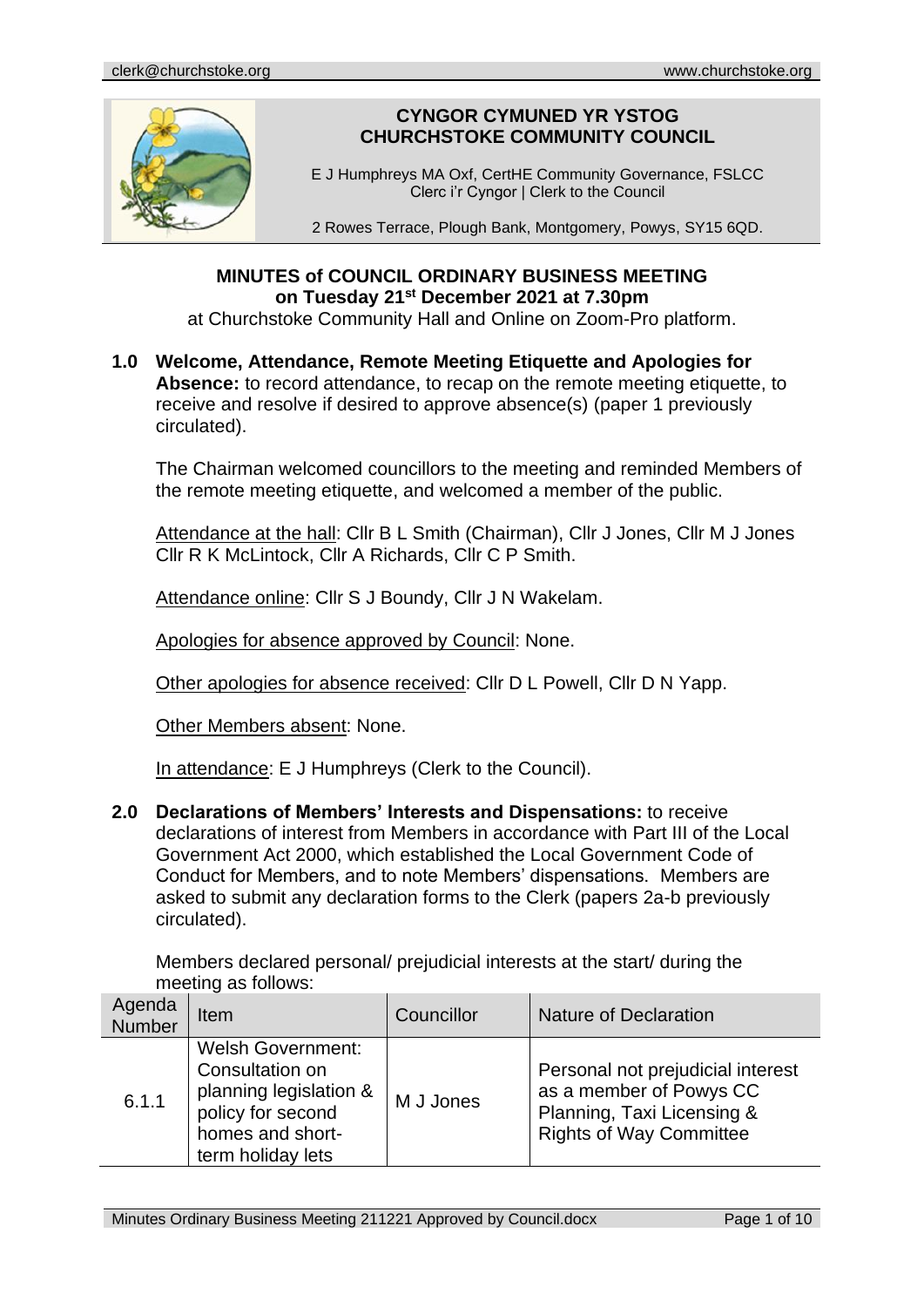**3.0 Public Participation:** to receive members of the public who wish to address the council in respect of any item of business included in the agenda. Any member of the public wishing to speak must notify the Clerk by email to [clerk@churchstoke.org](mailto:clerk@churchstoke.org) or telephone 01686-668790 or in person, no later than 15 minutes prior to the start of the meeting. Members of the public addressing the council are asked to respect matters of confidentiality and privacy. None.

## **4.0 Electoral Matters**

4.1 Hyssington Ward: further to the Declaration of Vacancy dated 4<sup>th</sup> Jul'21 and Notice of Intent to Co-Opt 8<sup>th</sup> Aug'21, to receive expressions of interest and to co-opt to the vacancy in the office of community councillor for Hyssington Ward. The Chairman reminded Members of the vacancy in Hyssington Ward and of publication of intent to co-opt. The Clerk reported no expressions of interest have been received.

Action – Members to seek

4.2 Churchstoke Ward: further to the Declaration of Vacancy dated 31<sup>st</sup> Aug'21, and Notice of Intent to Co-Opt 28th Sep'21, to receive expressions of interest and to co-opt to the vacancy in the office of community councillor for Churchstoke Ward.

The Chairman reminded Members of the vacancy in Churchstoke Ward and of publication of intent to co-opt. The Clerk reported one verbal expression of interest has been received.

#### RESOLVED

*CCC co-opts Mr Michael Whittall of Quarry View, Old Churchstoke, to the council to fill the vacancy for a councillor for Churchstoke Ward.*

Action – Clerk to process

Mr Whittall declared acceptance of office and joined the meeting at this point.

The Chairmen welcomed Cllr M Whittall to the Council.

#### **5.0 Minutes of Previous Meetings**

5.1 To approve & sign the minutes as a correct record of the hybrid Ordinary Business Meeting 30th November 2021 (paper 5.1 previously circulated). The minutes of the hybrid Ordinary Business Meeting 30<sup>th</sup> November 2021 were reviewed.

#### RESOLVED

*The minutes of the remote Ordinary Business Meeting 30th November 2021 are approved and signed as a correct record.*

- 5.2 To report, for information purposes only, matters arising from the minutes of the hybrid Ordinary Business Meeting 30<sup>th</sup> November 2021.
	- 5.2.1 15.2 (Recreation Field/ Playground Hedge and Trees) The Clerk reported the contract has notified works are due to take place Thu 23<sup>rd</sup> Dec'21 and neighbours have been informed.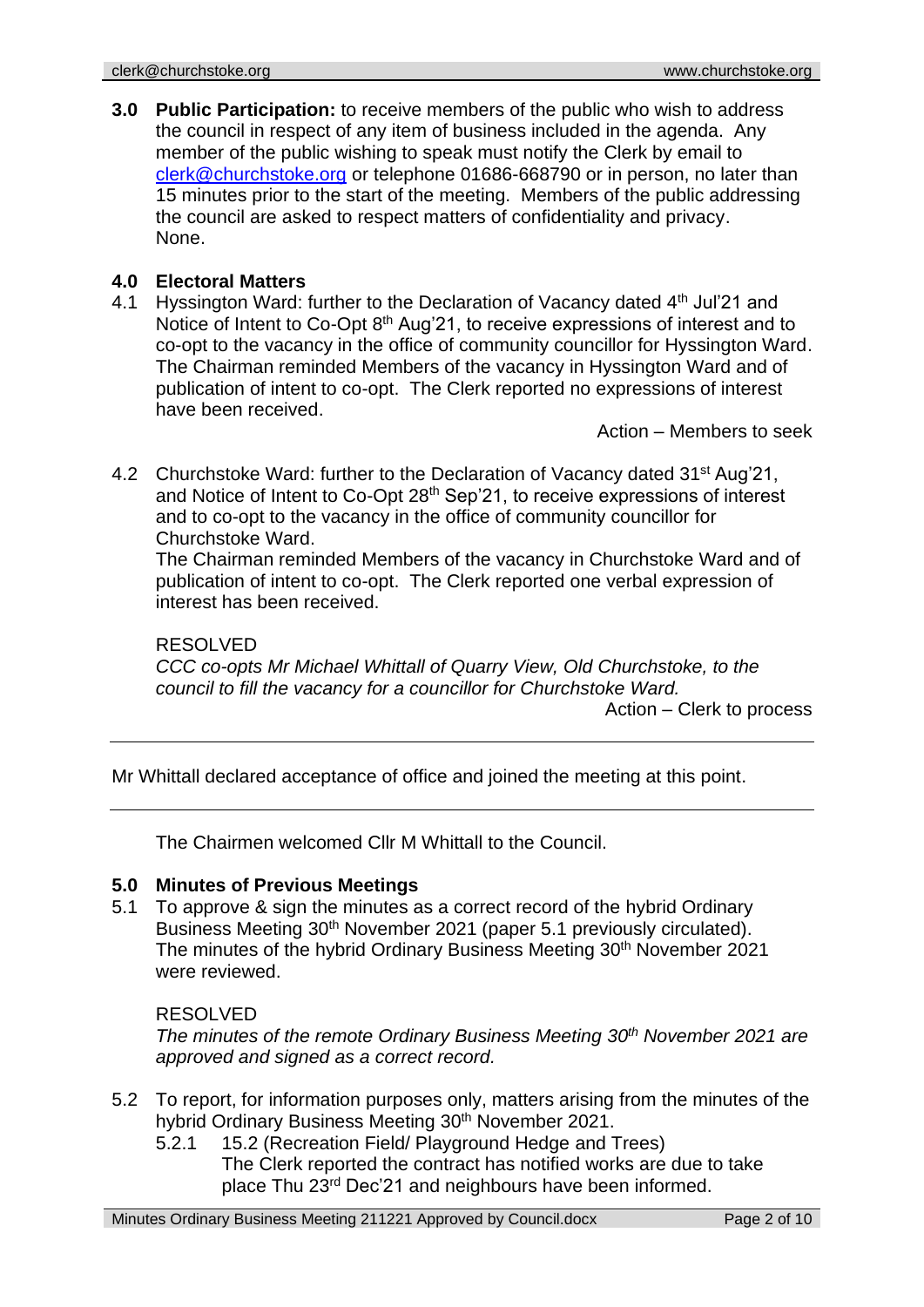## **6.0 Planning & Building Control**

- 6.1 Planning & Building Control General Correspondence:
	- 6.1.1 Welsh Government: Consultation on planning legislation & policy for second homes and short-term holiday lets: to receive the consultation closing 23rd Feb'22, to resolve whether to respond, and if so to elect a working group to bring recommendations to the January meeting (papers 6.1.1a-b previously circulated).

The Chairman referred Members to the consultation documents.

Declaration of Members' Interests:

• Cllr M J Jones declared a personal not prejudicial interest in this item.

RESOLVED

*CCC does not wish to respond to the consultation on planning legislation & policy for second homes and short-term holiday lets.*

6.1.2 Planning Aid Wales: to receive details of training opportunities, if any, and to resolve if desired on attendance.

Council received details of training opportunities.

Action – Clerk to circulate

- 6.1.3 Other Correspondence: to receive and circulate for information such other planning and building control general correspondence as will be brought to the attention of the council by the Clerk.
	- a) Welsh Government: Technical Advice Note (TAN) 15 Update from the Minister for Climate Change.

Action – Clerk to circulate

6.2 Powys CC Planning Determinations: to report from Powys CC notifying the community council of planning decisions, if any, in the community council area (paper 6.2 previously circulated).

|  | Council received notice of Powys CC planning determinations as follows: |
|--|-------------------------------------------------------------------------|
|--|-------------------------------------------------------------------------|

| Ref. | __<br>Site                           | <b>Powys CC Decision</b> |
|------|--------------------------------------|--------------------------|
|      | 21/1144/FUL   Lake Farm, Churchstoke | Consent                  |

6.3 Planning Inspectorate Appeals: Notices of Appeals to receive & resolve responses to Notices of Planning Appeals including but not limited to those listed below. Later Notices may be considered at the discretion of the Chair.

| Ref.  | _<br><b>Appellant</b> | site | escription |
|-------|-----------------------|------|------------|
| None. |                       |      |            |

6.4 Pre-application Consultations by Developers: to receive & resolve responses to pre-application consultations by developers including but not limited to those listed below. Later applications may be considered at the discretion of the Chair.

Ref. Applicant Site Description rec. None.

6.5 Planning Applications:

Minutes Ordinary Business Meeting 211221 Approved by Council.docx Page 3 of 10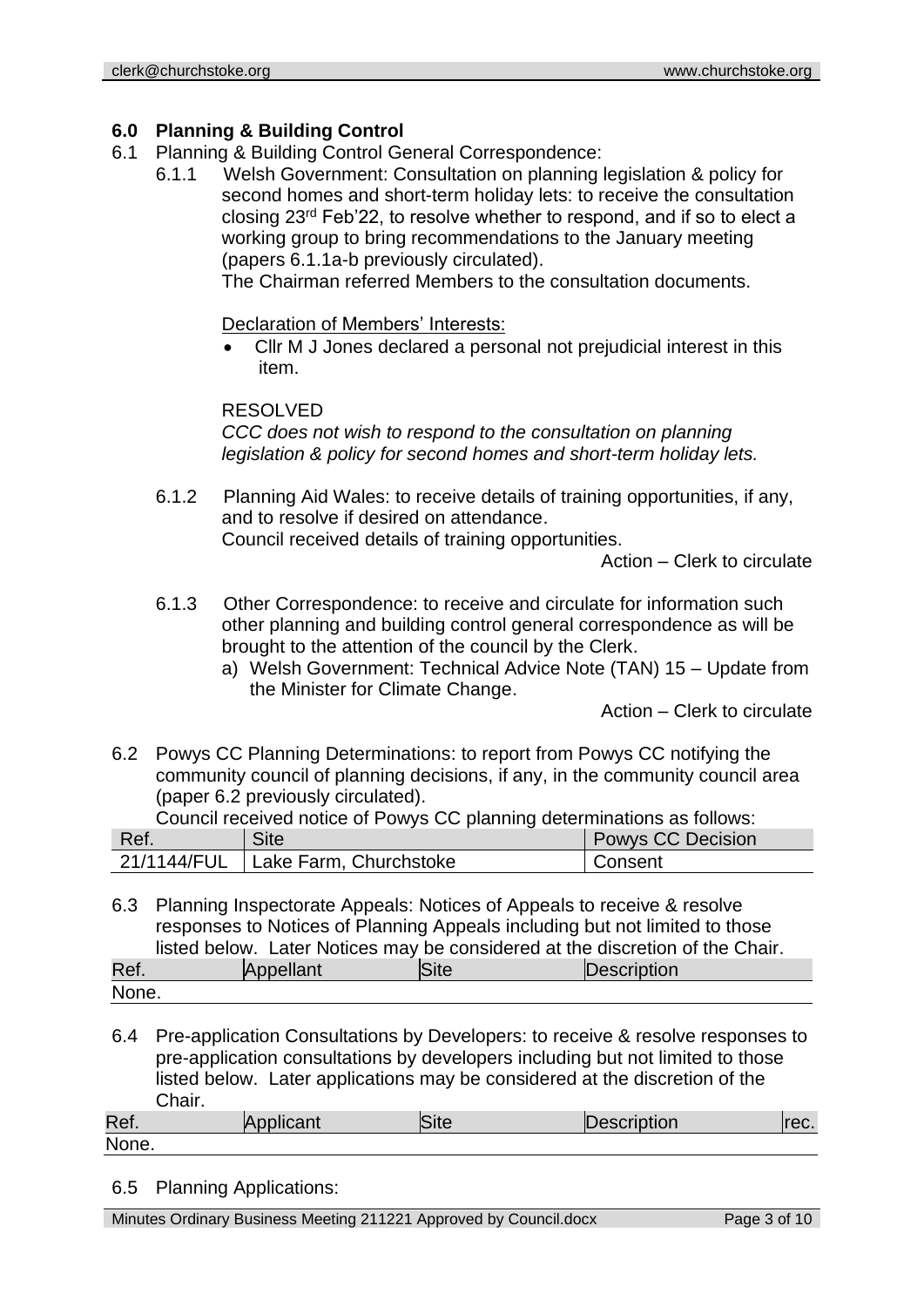6.5.1 To receive, for information, representations regarding planning applications None. 6.5.2 To receive & resolve responses to consultations; full application(s) detail(s) at http://pa.powys.gov.uk/online-applications/?lang=EN including but not limited to those listed below. Later applications may be considered at the discretion of the Chair. Ref. Applicant Site Description rec. None.

6.6 Applications for Works to Trees Subject to Tree Preservation Order or in a Conservation Area – to receive & resolve responses to consultations including but not limited to those listed below. Later applications may be considered at the discretion of the Chair.

| Ref.  | Applicant | ISite | Description | 'CU. |
|-------|-----------|-------|-------------|------|
| None. |           |       |             |      |

## 6.7 Planning Enforcement:

- 6.7.1 From other bodies to CCC: to report for information, planning enforcement matters within the community as will be brought to the attention of the council by the Clerk. None.
- 6.7.2 From CCC to Powys CC: to report planning enforcement matters within the community. The Chairman invited Members to bring forward planning enforcement matters within the community for the attention of the planning authority. None.

## **7.0 Reports from Representatives to Outside Bodies**

7.1 Friends of the Green and Horsewell (FOTGAH): Village Green at Hyssington: to report, and resolve if desired, from CCC's representative to FOTGAH (Cllr R K McLintock).

Cllr R K McLintock reported the Notice of Application for registration of village green has been posted on site and published in the 17<sup>th</sup> Dec'21 edition of the Powys County Times, and that there is a statutory period of not less than six weeks for receipt of objections.

- 7.2 Churchstoke Village Hall (CVH): to report from Cllr C P Smith with the Chairman on attendance at the CVH Hall Christmas Festival 11th Dec. Cllr C P Smith reported on attendance with the Chairman at the Churchstoke Christmas Festival and commended the CVH on energic and enthusiastic efforts which made for a successful event. Cllr Smith also reported the Earl and Countess of Powys were present and approx. 52 children visited Father Christmas.
- **8.0 Consultations**: Natural Resources Wales: Montgomery Waters Ltd to increase the abstraction of water from underground strata at grid references SO 28783 93546 and SO 28874 93621 from 680.53 cubic metres a day and 204,160 cubic metres a year, to 734.77 cubic metres a day and 218,232 cubic metres a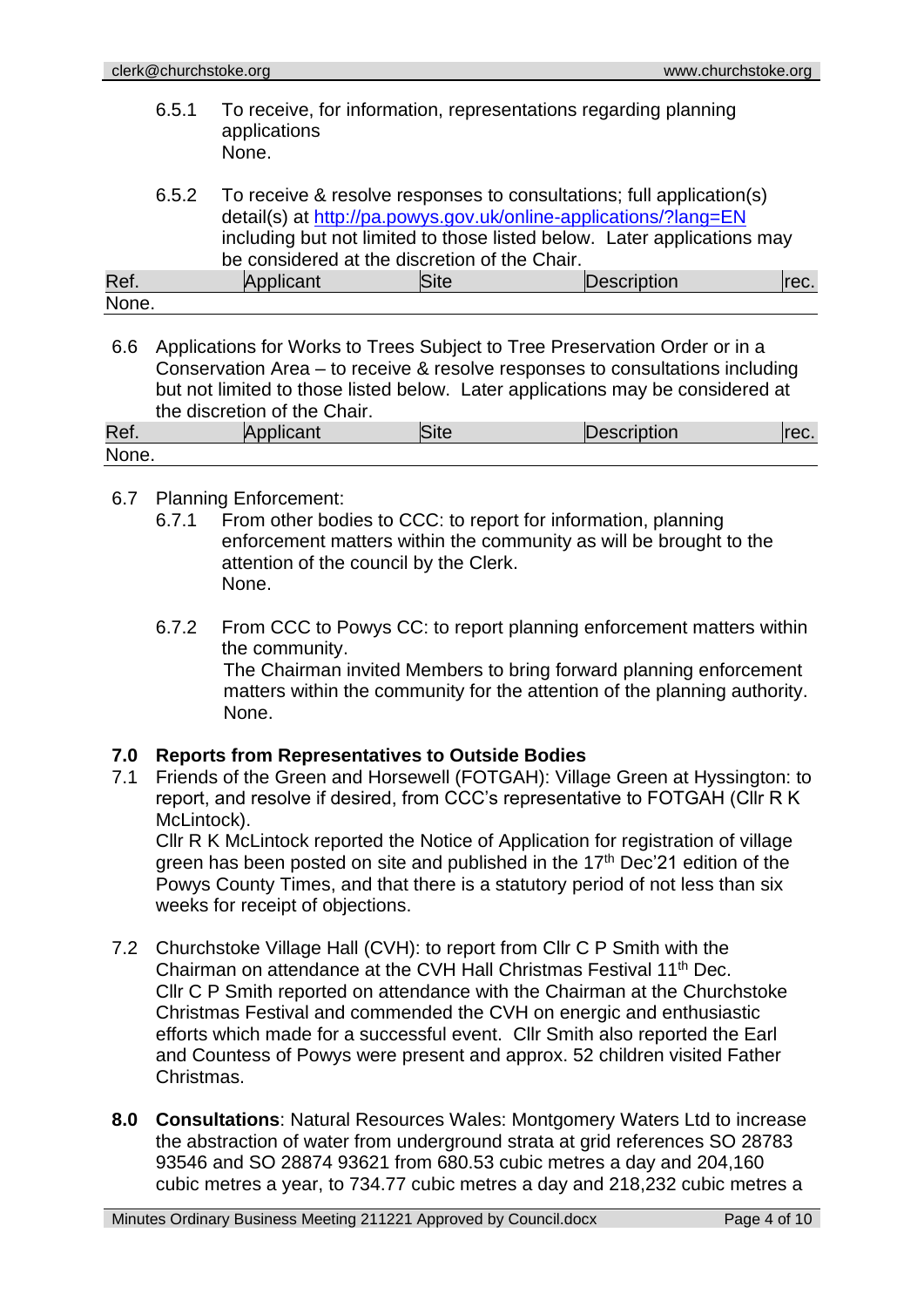year (ref PAN-015604): to receive the consultation closing extended for CCC to 31st Jan'22, to resolve whether to respond, and if so to elect a working group to bring recommendations to the January meeting (papers 8a-f previously circulated).

The Chairman referred Members to the consultation documents. Members noted the proposed increase in abstraction of 54,240litres/ day, approx. 7.97%.

RESOVED *CCC elects Cllrs A Richards and the Chairman to bring forward recommendations to the January meeting.*

> Action – Cllrs A Richards & Chairman with the Clerk for Jan meeting

#### **9.0 Finance and Assets**

- 9.1 Finance Specific Correspondence:
	- 9.1.1 Welsh Government: to receive for information the Appropriate Sum for Local Government Act S137 expenditure limit for 2022-23 (paper 9.1.1 previously circulated). Council received notification that the limit is increasing from £8.41 (2021-22) to £8.82 (2022-23) per elector. Noted.
	- 9.1.2 To receive and circulate for information such other financial correspondence as will be brought to the attention of the council by the Clerk. None.
- 9.2 Financial Year 2020-21: to resolve to receive external audit report and opinion, if available, for conclusion of audit (paper 9.2 to follow if received from external auditor).

The Clerk reported the certified Annual Return and Audit Report for financial year 2020-2021, indicating that CCC has received an unqualified audit (i.e., is in accordance with proper practice) and that no other matters or recommendations were raised for the attention of Council.

#### RESOLVED

*CCC receives and considers the certified Annual Return for the Financial Year 2020-2021 and publishes the Notice of Conclusion of Audit.*

Action – Clerk to process

9.3 Financial Year 2022-23: Budget Preparation: Budget Preparation: to receive, and resolve if desired, on the budget panel's 1st draft budget (papers 9.3a-c previously circulated).

The Chairman referred Council to the budget panel's 1<sup>st</sup> draft budget and plan for 2022-23. The Clerk explained the layout, content and the draft precept calculation, and asked Members to consider whether any amendments are to be brought forward in January. The Clerk also reminded Members that the council must resolve the budget in Jan'22 to meet the billing deadline at Powys CC.

RESOLVED *CCC asks the panel to build in costs for potential capital projects for:*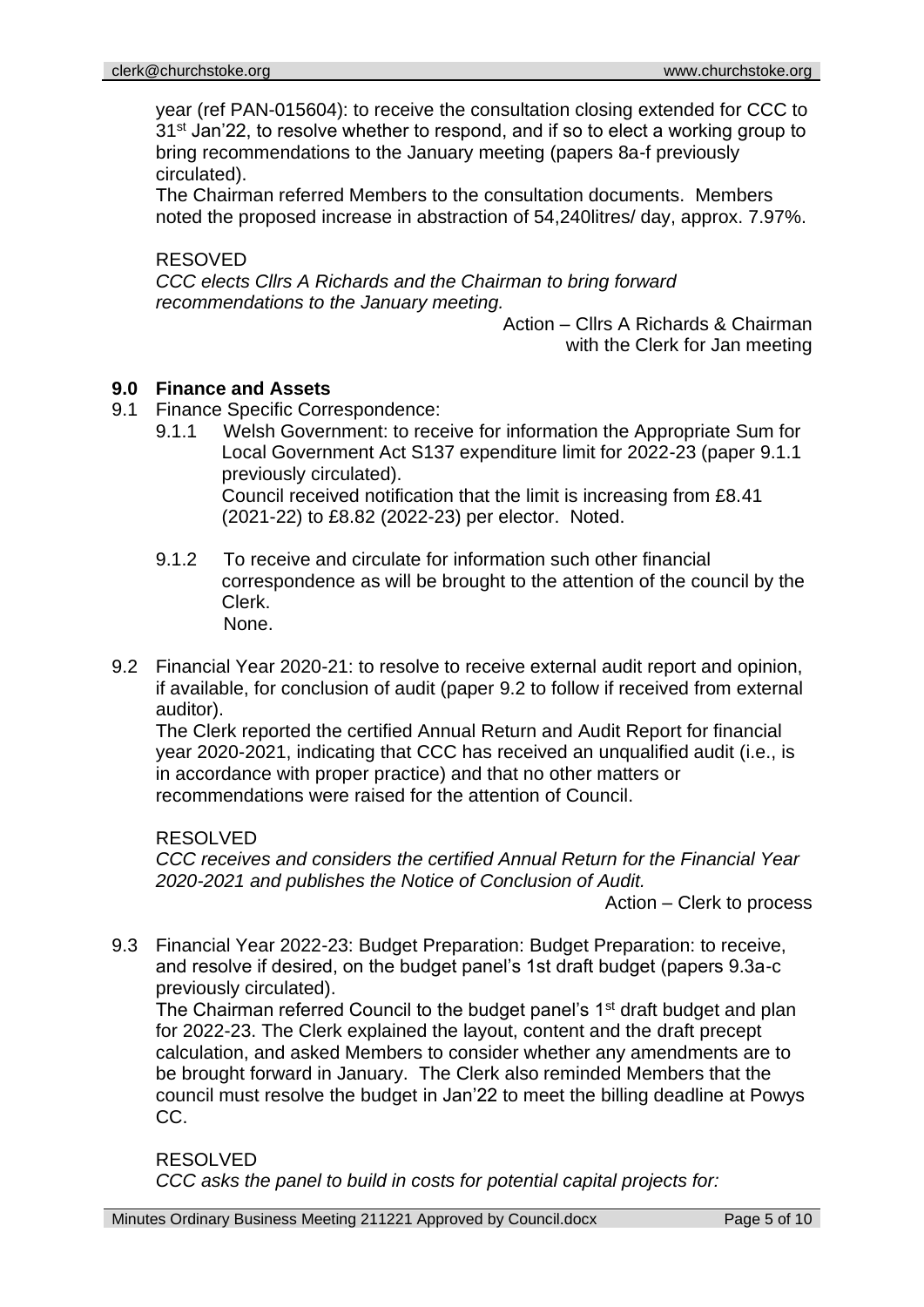- *Christmas Tree Lights*
- *Cemetery Bench*
- *Playground Bin.*

Action – Clerk to process and for Jan agenda

9.4 Items Received Since Last Meeting: to report for information.

| The Clerk reported items received since the last meetings as follows: |                              |      |  |
|-----------------------------------------------------------------------|------------------------------|------|--|
| Payer                                                                 | <b>Description</b>           |      |  |
| NatWest Bank                                                          | <b>Gross interest Nov'21</b> | 0.15 |  |
|                                                                       | Total                        | 0.15 |  |

9.5 Items for Payment: to resolve to approve items for payment as follows: The Chairman referred Members to the items listed for payment.

#### RESOLVED

*CCC authorises payments as follows:*

| Chq                                   | Payee                                | <b>Description</b>                                | £ex vat                | £vat                                                                  | <b>£total</b> |
|---------------------------------------|--------------------------------------|---------------------------------------------------|------------------------|-----------------------------------------------------------------------|---------------|
| 1416                                  | <b>Border Wildlife</b><br>Management | Mole control rec'n field<br>& cemetery Apr-Sep'21 | 100.00                 | 0.00                                                                  | 100.00        |
| 1417                                  | E J Humphreys                        | Refuse sacks for<br>cemetery                      | 107.93                 | 0.00                                                                  | 107.93        |
| 1418                                  | E J Humphreys                        | Zoom Pro Dec'21                                   | 11.99                  | 2.40                                                                  | 14.39         |
| 1419                                  | <b>HM Revenue &amp;</b><br>Customs   | PAYE Q3 Oct-Dec'21                                | 80.40                  | 0.00                                                                  | 80.40         |
| Total for authorisation this meeting  |                                      | 300.32                                            | 2.40                   | 302.72                                                                |               |
| To report items previously authorised |                                      |                                                   |                        |                                                                       |               |
| <b>DD</b>                             | <b>Public Works</b><br>Loans Board   | Playground loan 504503<br>instalment #12          | 1,525.19               | 0.00                                                                  | 1,525.19      |
| 1420                                  | E J Humphreys                        | Clerk net salary Dec'21                           | As employment contract |                                                                       |               |
|                                       |                                      |                                                   |                        | $\bullet$ $\bullet$ $\bullet$ $\bullet$ $\bullet$ $\bullet$ $\bullet$ |               |

Action – Clerk to process

9.6 Financial Balances: Consolidated Bank Balances: to report consolidated balances to date after transfers, receipts & payments. The Clerk reported on gross, ring-fenced funds & net available bank balances as follows:

| Item                                | Current acc. $E \parallel$ | Reserve acc. £ |
|-------------------------------------|----------------------------|----------------|
| Gross balances                      | 1,000.00                   | 12,905.88      |
| Less consolidated ring-fenced funds | 0.00                       | 6,915.08       |
| Net balances available              | 1,000.00                   | 5,990.80       |

## **10.0 Highways & Rights of Way**

- 10.1 Highways & Rights of Way Specific Correspondence: to receive for information such items of highways/ rights of way correspondence as will be brought be brought to the attention of the council by the Clerk. None.
- 10.2 Reports from CCC to Powys CC/ Shropshire Council: to report and resolve if desired, highways/ rights of way maintenance matters, if any.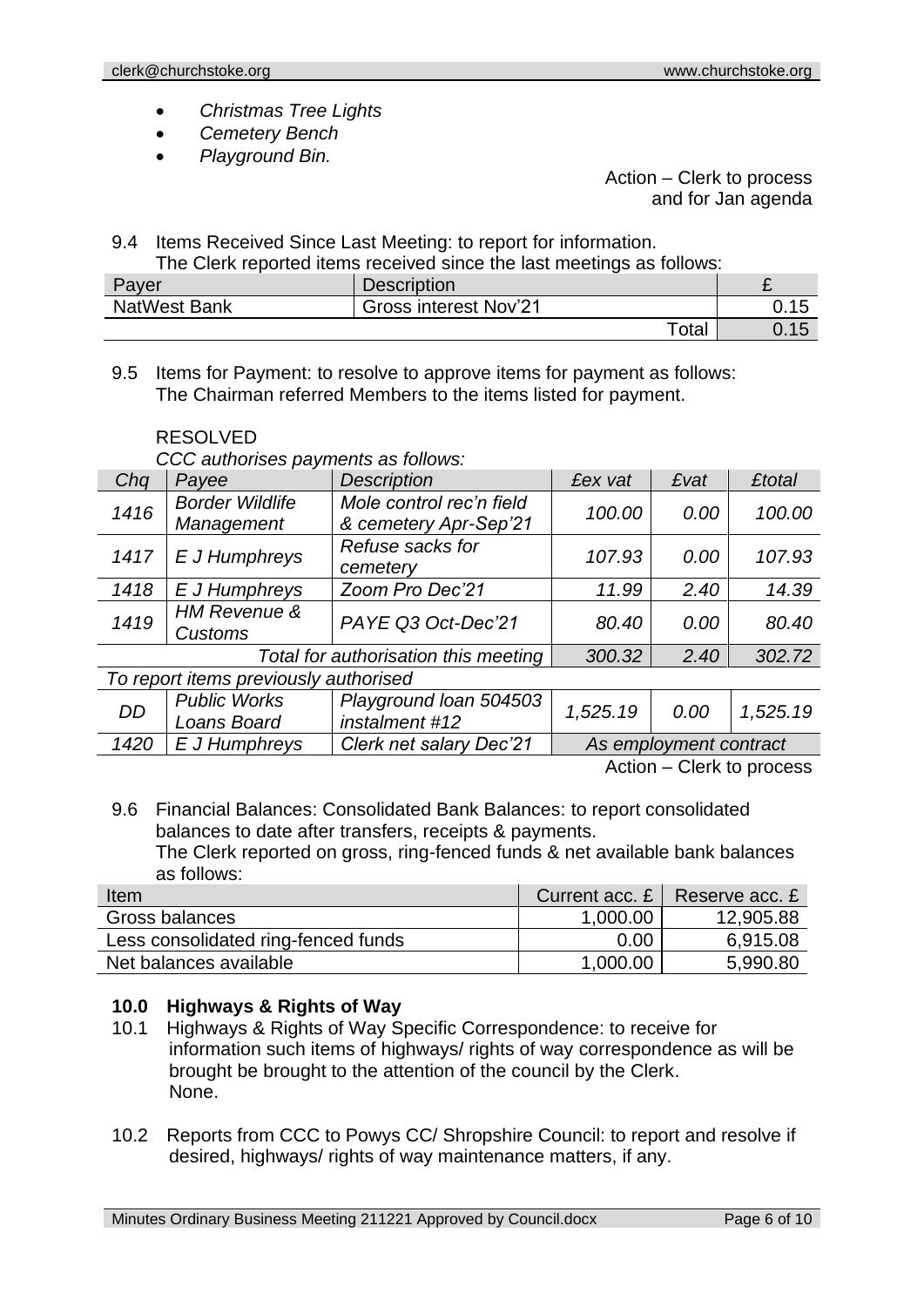The Chairman invited Members to bring forward highways matters for the attention of the highways authorities. None to report.

- **11.0 County Councillor & County Council Report**: to receive a report, for information, from the county councillor & to discuss general Powys CC/ Shropshire Council matters.
	- a) Powys CC: County Cllr M J Jones reported:
		- Budget 2022-23: The budget seminar due in November was postponed until the Welsh Government budget settlement has been notified
		- Covid-19: Start of school term in January has been delayed by 2 days; PTHB and Powys CC are continuing the vaccination programme.

## **12.0 Correspondence**

12.1 One Voice Wales: Training Jan, Feb, Mar'22: to receive the training schedule and to resolve if desired on attendance as approved duty (paper 13.1a-b previously circulated).

Council received details of remote training for Jan, Feb, Mar'22. The Clerk asked Members to inform him if they wish to attend.

> Action – Members to notify & Clerk to process

12.2 Society of Local Council Clerks: SLCC Practitioners Conference 2022: to receive details and to endorse attendance by The Clerk at the online conference Feb'22 by way of continuous professional development and keeping up to date with sector issues & good practice, and to reclaim of 50% funding from the Welsh Government training bursary scheme (papers 12.2 previously circulated).

The Clerk reported the notice and agenda of training workshops at the online 16<sup>th</sup> Practitioner Conference at a net of bursary price £37.50.

#### RESOLVED

*CCC endorses attendance by the Clerk at the online 2022 Practitioners' Conference, part funded by the training bursary, by way continuous professional development and keeping up to date with sector issues & good practice.*

Action – Clerk to process

12.3 One Voice Wales/ Society of Local Council Clerks for Circulation: to receive and circulate for information such other items of OVW/ SLCC correspondence as will be brought to the attention of the council by the Clerk. The Clerk reported correspondence, highlighting certain items, which will be circulated electronically post meeting where electronic copies are available, and set out in appendix 1.

Action – Clerk to process

12.4 General Correspondence for Circulation: to receive and circulate for information such items of general correspondence as will be brought be brought to the attention of the council by the Clerk.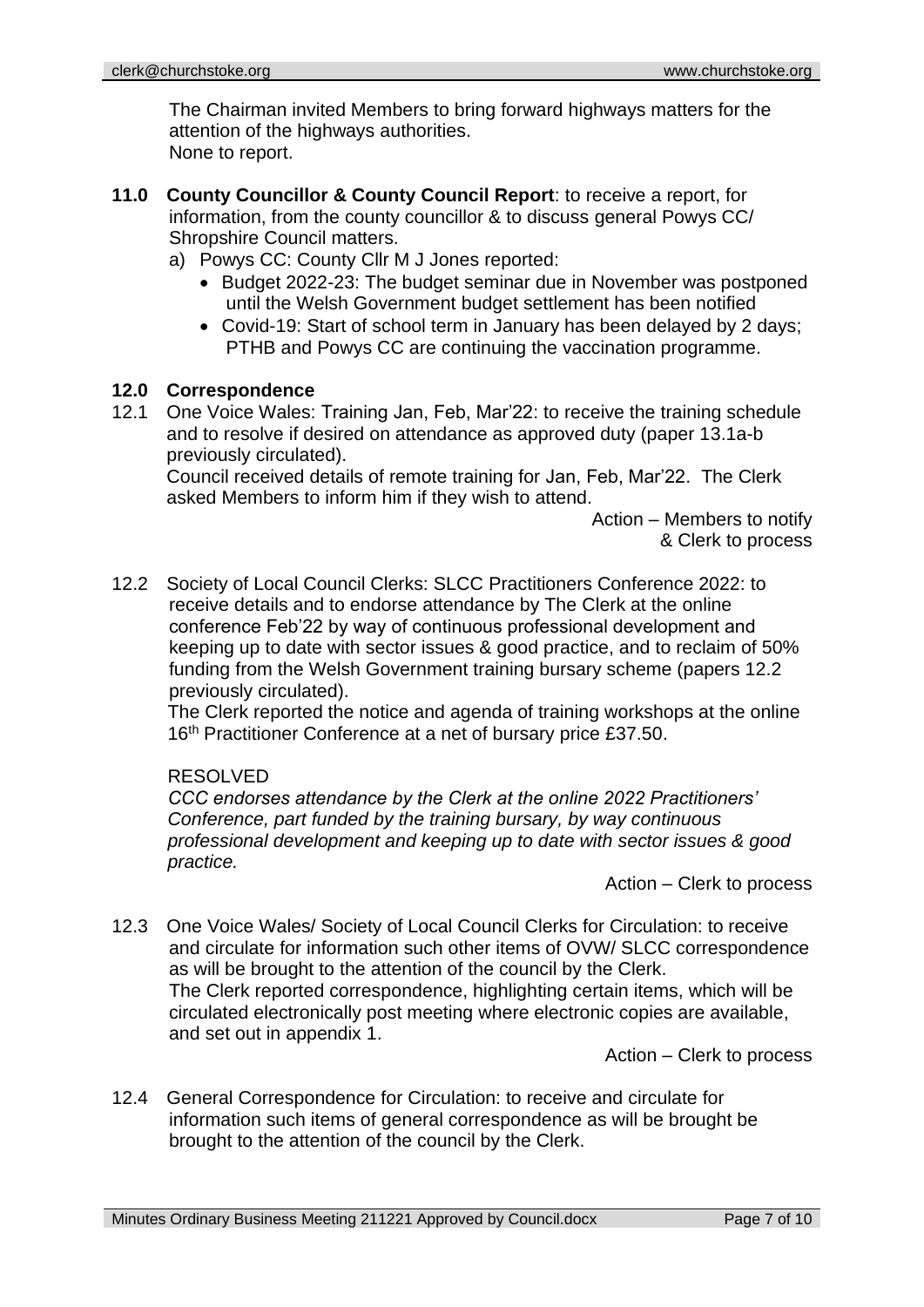The Clerk reported correspondence, highlighting certain items, which will be circulated electronically post meeting where electronic copies are available, and set out in appendix 2.

Action – Clerk to process

#### **13.0 Chairman's Announcements, Items for Future Agenda & Date of Next Meeting**

- 13.1 Chairman's announcements: to receive for information announcements from Chairman and Members.
	- a) Clerk: reported that the 2-year contract for grounds maintenance is at an end, and CCC will prepare a specification for tender for a new contract for 1st April'22
	- b) Chairman: thanked councillors for their work and commitment during 2021 and extended best wishes and complements of the season to the community of Churchstoke.
- 13.2 Items for future agenda: to bring forward for information items for consideration for future agenda. None.
- 13.3 Date of next meeting: Ordinary Business Meeting Tue 18th Jan'22. 7.30pm.

## **14.0 Confidential Session**

14.1 Resolution to Exclude the Public and Press: Under the Public Bodies (Admission to Meetings) Act 1960 (2) to resolve that members of the public and press be requested to leave the meeting by reason of the [specified] confidential nature of the business about to be transacted.

#### RESOLVED

*Under the Public Bodies (Admission to Meetings) Act 1960 (2) CCC resolves that members of the public and press be requested to leave the meeting by reason of the [specified] confidential nature of the business about to be transacted*.

14.2 Confidential Correspondence [confidential reason: data protection of individuals]: to receive, and resolve if desired, such other business or correspondence of a confidential nature as will be brought to the attention of the council by the Clerk. None.

Meeting ended – 8.51pm.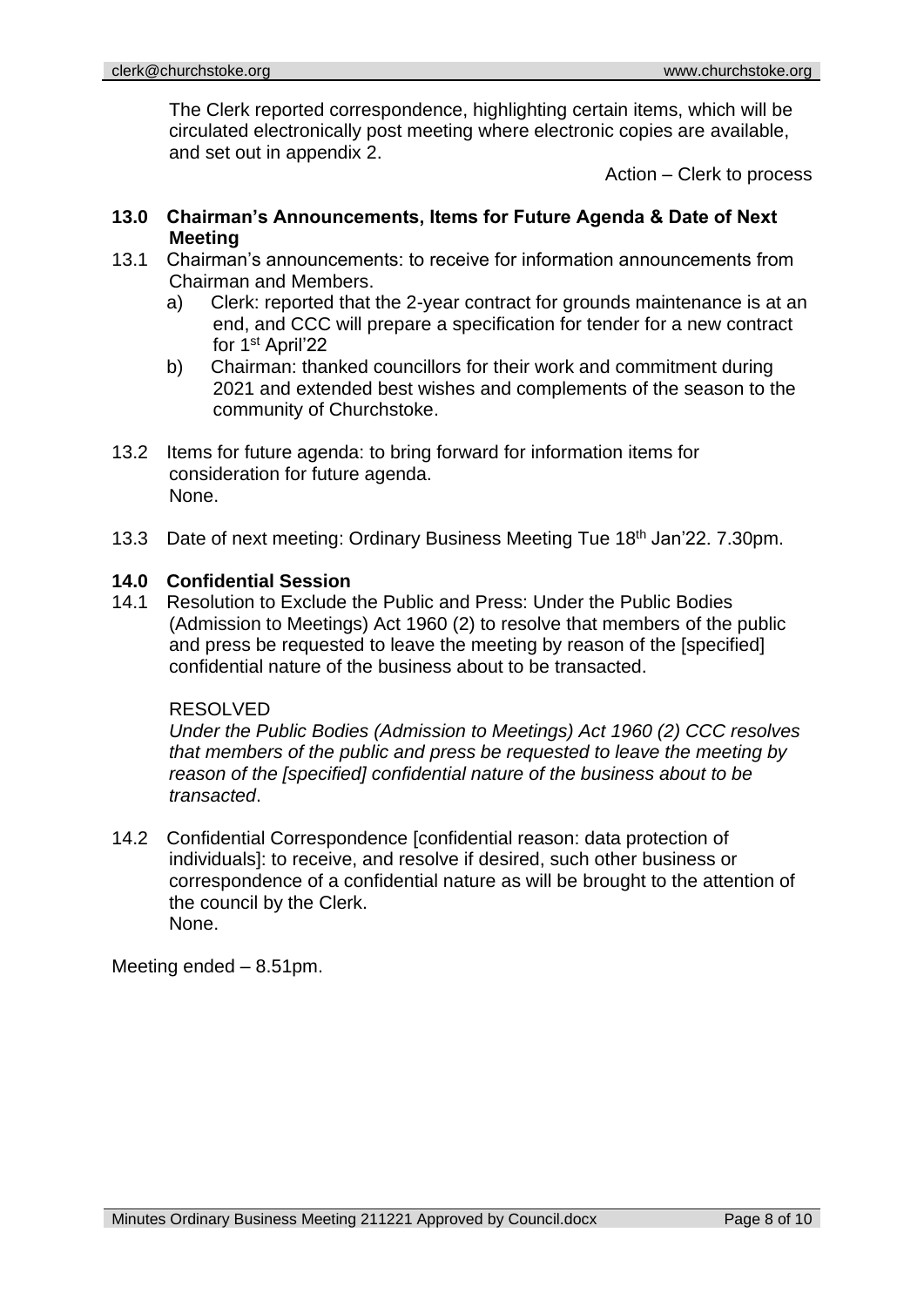| Appendix 1: One Voice Wales/SLCC correspondence circulated post meeting                                                      |
|------------------------------------------------------------------------------------------------------------------------------|
| ් 01a - OVW - TRAINING JAN, FEB & MAR'22 - 151221.pdf                                                                        |
| of D1b - OVW - Letter in relation to free training places November 2020.pdf                                                  |
| ් 02a - OVW - Community CPR and Defibrillator Manager - 011221.pdf                                                           |
| H<br>02b - OVW - ADVERT OVW CPR and Defibrillator Manager Nov 2021.pdf                                                       |
| H<br>02c - OVW - Job Description CPR and Defibrillator Manager Nov 2021.pdf                                                  |
| كا<br>03a - OVW - Digital Sector Support Officer - 021221.pdf                                                                |
| b 03b - OVW - ADVERT OVW Digital Sector Support Officer.pdf                                                                  |
| 03c - OVW - Digital Sector Support Officer Job Description.pdf<br>H                                                          |
| Ł<br>04a - OVW - Governance & Digital Communications Support Officer - 021221.pdf                                            |
| o4b - OVW - ADVERT OVW Governance and Digital Communications Support Officer.pdf                                             |
| 04c - OVW - Job Description for Governance and Digital Communications Support Officer.pdf                                    |
| D5a - NLHF - NHMF COVID-19 Response Fund in Wales - 171221.pdf                                                               |
| b 05b - NLHF - NHMF Covid Response - Advert.pdf                                                                              |
| 레<br>06 - NLHF - Funding available for nationally important heritage in Wales and the UK - 151221.pdf                        |
| 07 - WGov - Consultation local taxes second homes & self-catering accommodation - 280921.pdf                                 |
| 08 - WGov - Fixed Term & Secondment Opportunities Higher Executive Officers Recruitment Campaign - 021221.pdf<br>H           |
| 09a - WGov - Well-being of Future Generations National Stakeholder Forum - 081221.pdf<br>H                                   |
| Ł<br>09b - WGov - programme-for-government-update.pdf                                                                        |
| H<br>10 - WGov - Policy Announcements at Comp Purchase Assoc (CPA) Wales Nat Conf 2021 - 091221.pdf                          |
| Ł<br>11 - WGov - Welsh Tax Acts etc. (Power to Modify) Bill - 141221.pdf                                                     |
| a 1221.pdf (GPoC) (Qual'n of Clerks) (Wales) Regs 2021 - 141221.pdf (GPoC) (Qual'n of Clerks) (Wales) Regs 2021 - 141221.pdf |
| 신<br>12b - WGov - GPoC - Qualifications of Clerks Regulations 2021 - Letter to community and town council sector - E.pdf     |
| 13 - WGov - Shaping Wales Future - National Stakeholder Forum - 151221.pdf<br>ظ                                              |
| 14 - WGov - Councillor remuneration and citizen engagement in Wales reports - 151221.pdf<br>ظ                                |
| 쉽<br>15a - WGov - Correspondence from the Minister for Social Justice - 151221.pdf                                           |
| 15b - WGov - Town and Community Councils - Shaping Wales' Future.pdf                                                         |
| 16 - WGov - Local Gov & Elections (Wales) Act 2021 Draft Statutory Guidance CTCs - 171221.pdf                                |
| 습<br>17a - DP Police - Top Tips for a happy & safe cyber Christmas leaflet. - 101221.pdf                                     |
| 17b - DP Police - E Stay Safe Christmas DL Leaflet 2021.pdf<br>G.                                                            |
| 色<br>18a - NCLW - The RESIDENTIAL USE WORK WELSH COURSES return for 2022 - 071221.pdf                                        |
| と<br>18b - NCLW - Poster Gaeaf-Gwanwyn 2022 Cymraeg Gwaith.pdf                                                               |
| 심<br>19a - Pageantmaster - THE QUEEN'S PLATINUM JUBILEE BEACONS 2ND JUNE 2022 - 011221.pdf                                   |
| ċ<br>19b - Pageantmaster - Councils letter.pdf                                                                               |
| Ł<br>19c - Pageantmaster - 21871-QPJB November additions.pdf                                                                 |
| 신<br>20a - laith Cymru - Placemaking for a Thriving Welsh Village - 241121.pdf                                               |
| $\mathbf{r}$<br>20b - laith Cymru - Saesneg - Creu lleoedd i'r Gymraeg Ffynnu.png                                            |
| ×<br>20c - laith Cymru - Creu lleoedd i'r Gymraeg Ffynnu.png                                                                 |
| 신<br>21 - MWWFRS - Webinar Deputy Chief Fire Officer Roger Thomas Mon 29 Nov'21at 7.0pm - 241121.pdf                         |
| 22a - IRPW - Advertisement - Chair to the Independent Remuneration Panel for Wales - 171221.pdf<br>H                         |
| 22b - IRPW - Chair to the Independent Remuneration Panel for Wales.pdf                                                       |